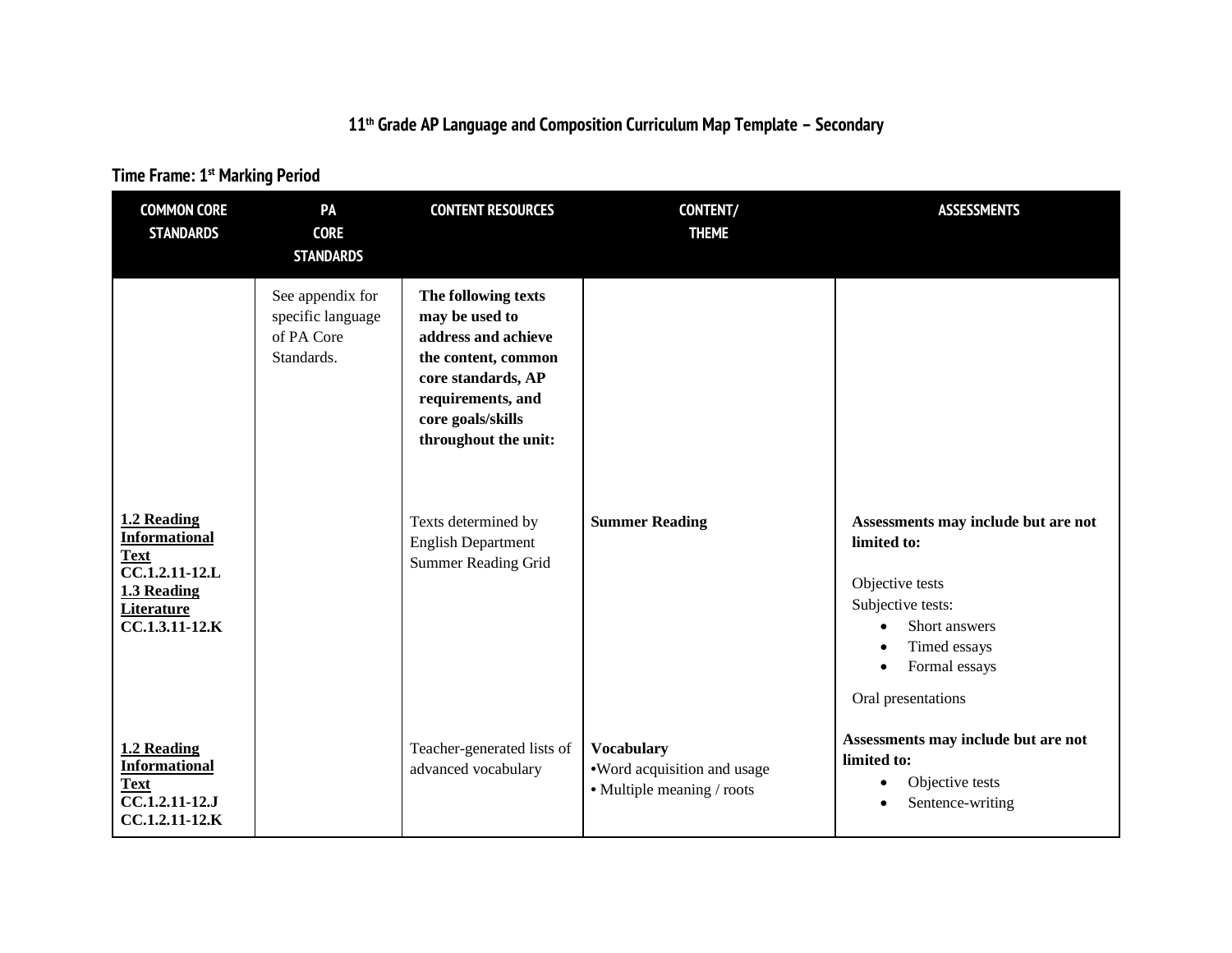| 1.3 Reading<br>Literature<br>CC.1.3.11-12.I<br>CC.1.3.11-12.J                                                                                                                                                                                                                                                                                                                                                                                                                                                                                                   | Teacher-generated lists of<br>AP-recommended literary<br>and rhetorical terms                                                                                                                                                                                                                                                                                                                                                                                 |                                                                                                                                                                                                                                                                                                                                                                                                                                                                                                       | Use in daily discussions                                                                                                                                                                                                                                                                                           |
|-----------------------------------------------------------------------------------------------------------------------------------------------------------------------------------------------------------------------------------------------------------------------------------------------------------------------------------------------------------------------------------------------------------------------------------------------------------------------------------------------------------------------------------------------------------------|---------------------------------------------------------------------------------------------------------------------------------------------------------------------------------------------------------------------------------------------------------------------------------------------------------------------------------------------------------------------------------------------------------------------------------------------------------------|-------------------------------------------------------------------------------------------------------------------------------------------------------------------------------------------------------------------------------------------------------------------------------------------------------------------------------------------------------------------------------------------------------------------------------------------------------------------------------------------------------|--------------------------------------------------------------------------------------------------------------------------------------------------------------------------------------------------------------------------------------------------------------------------------------------------------------------|
| 1.2 Reading<br><b>Informational</b><br><b>Text</b><br>CC.1.2.11-12.B<br>CC.1.2.11-12.D<br>CC.1.2.11-12.E<br>CC.1.2.11-12.F<br>CC.1.2.11-12.G<br>CC.1.2.11-12.H<br>CC.1.2.11-12.I<br>CC.1.2.11-12.L<br>1.4 Writing<br>CC.1.4.11-12.G<br>CC.1.4.11-12.H<br>CC.1.4.11-12.J<br>CC.1.4.11-12.K<br>CC.1.4.11-12.L<br>CC.1.4.11-12M<br><b>CC.1.4.11-12 N</b><br>CC.1.4.11-12.0<br>CC.1.4.11-12.P<br>CC.1.4.11-12.Q<br>CC.1.4.11-12.R<br>CC.1.4.11-12.U<br>CC.1.4.11-12.X<br>1.5 Speaking and<br><b>Listening</b><br>CC.1.5.11-12.A<br>CC.1.5.11-12.B<br>CC.1.5.11-12.C | Texts including but not<br>limited to:<br>The Elements of Style by<br><b>Strunk and White</b><br>Conversations in<br>American Literature by<br>Aufses, Shea, Scanlon,<br>and Aufses:<br>Lou Gehrig -<br>$\bullet$<br>"Farewell<br>Speech"<br>Christopher<br>$\bullet$<br>Columbus - from<br>Journal of<br>Christopher<br>Columbus<br>Richard Nixon -<br>$\bullet$<br>from "The<br>Checkers<br>Speech"<br>John Cole - "The<br>Thanksgiving<br>Table" (cartoon) | <b>Unit One: Introduction to</b><br><b>Rhetoric</b><br>•Literary Genre: Non-fiction<br>Persuasive/Writing Techniques:<br>Aristotelian Triangle<br>$\bullet$<br>Rhetorical appeals<br>$\bullet$<br>Analyzing arguments<br>$\bullet$<br>Synthesizing information<br>$\bullet$<br><b>SOAPS</b><br>$\bullet$<br>Subject Organization<br>$\bullet$<br>Active/passive<br>$\bullet$<br>Diction choice<br>$\bullet$<br>Infinitive, participial,<br>$\bullet$<br>prepositional phrases<br>Clauses<br>$\bullet$ | Assessments may include but are not<br>limited to:<br>Practice AP multiple choice<br>$\bullet$<br>questions<br>Short answer $(s)$<br>$\bullet$<br>Narrative essay<br>$\bullet$<br>AP prompt practice<br>Writing will focus on introducing<br>students to the required analytical skills<br>specific to the AP test |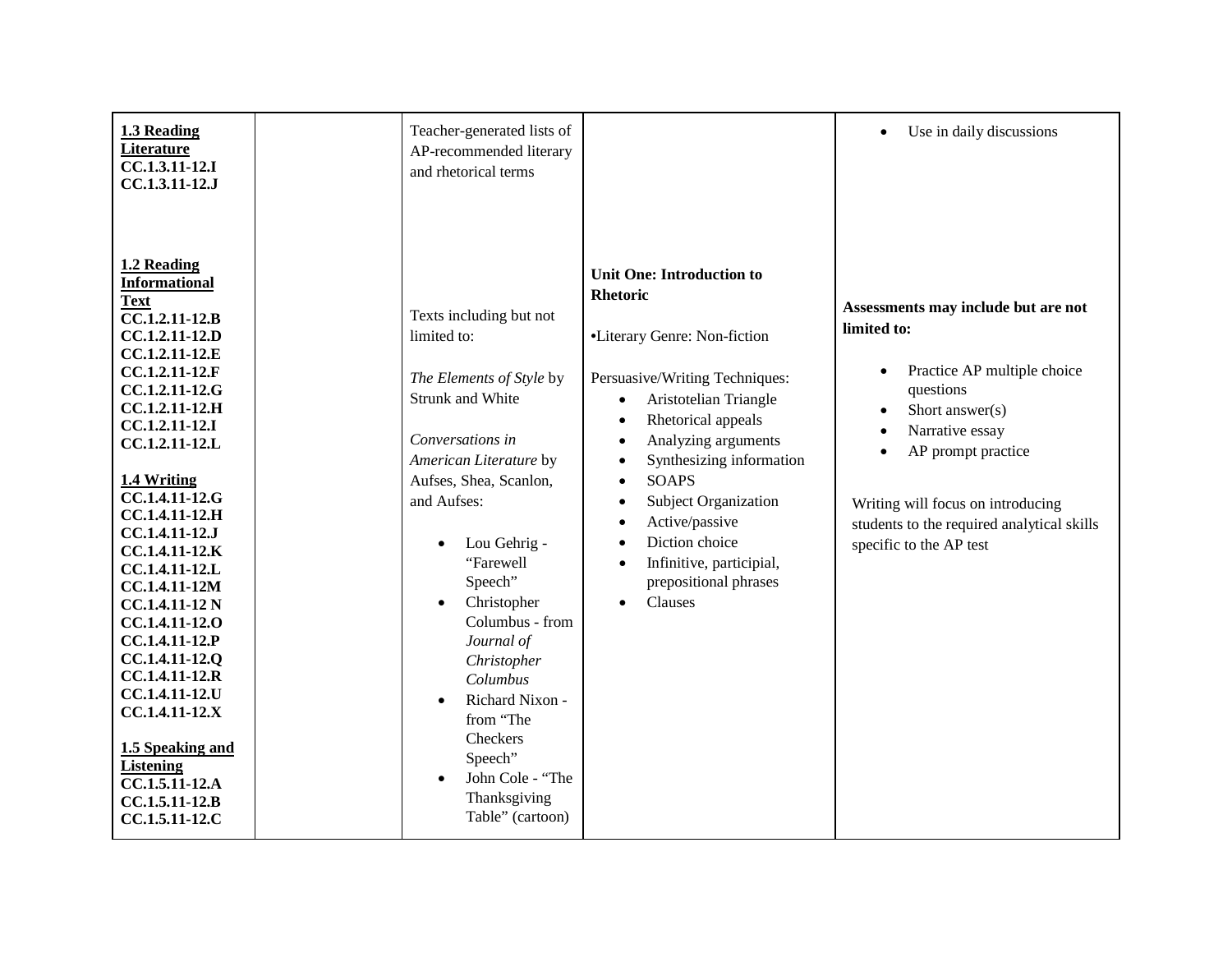| CC.1.5.11-12.D<br>CC.1.5.11-12.G                                                                                                                                                                                                                                                                                                                                                                                                     | Tom Toles -<br>"Rosa Parkes"<br>(cartoon)<br>Texts including but not<br>limited to:<br>The Elements of Style by<br><b>Strunk and White</b>                                                                                                                                                                                                   | <b>Unit Two: A New World:</b><br><b>Beginnings to 1750</b><br>Literary Genres: Fiction, Nonfiction<br>Literary Elements: Plot, setting,<br>theme, conflict, characterization,                                                                                                                                                                                                                                                                                                                                                                                                    | Assessments may include but are not<br>limited to:<br>Practice AP multiple choice<br>$\bullet$<br>questions<br>Short answer(s)<br>$\bullet$                                                                                                                                                           |
|--------------------------------------------------------------------------------------------------------------------------------------------------------------------------------------------------------------------------------------------------------------------------------------------------------------------------------------------------------------------------------------------------------------------------------------|----------------------------------------------------------------------------------------------------------------------------------------------------------------------------------------------------------------------------------------------------------------------------------------------------------------------------------------------|----------------------------------------------------------------------------------------------------------------------------------------------------------------------------------------------------------------------------------------------------------------------------------------------------------------------------------------------------------------------------------------------------------------------------------------------------------------------------------------------------------------------------------------------------------------------------------|-------------------------------------------------------------------------------------------------------------------------------------------------------------------------------------------------------------------------------------------------------------------------------------------------------|
| 1.2 Reading<br><b>Informational</b><br><b>Text</b><br>CC.1.2.11-12.A<br>CC.1.2.11-12.B<br>CC.1.2.11-12.C<br>CC1.2.11-12.D<br>CC.1.2.11-12.G<br>CC.1.2.11-12.H<br>CC.1.2.11-12.I<br>CC.1.2.11-12.J<br>CC.1.2.11-12.K<br>CC.1.2.11-12.L<br>1.3 Reading<br>Literature<br>CC.1.3.11-12.A<br>CC.1.3.11-12.B<br>CC.1.3.11-12.C<br>CC.1.3.11-12.D<br>CC.1.3.11-12.E<br>CC.1.3.11-12.F<br>CC.1.3.11-12.G<br>CC.1.3.11-12.H<br>CC.1.3.11-12.I | MLA Handbook for the<br>Writers of Research<br>Papers<br>The Scarlet Letter by<br>Nathaniel Hawthorne<br>The Crucible by Arthur<br>Miller (film)<br>Conversations in<br>American Literature by<br>Aufses, Shea, Scanlon,<br>and Aufses:<br>Anne Bradstreet<br>-"The Prologue"<br>(1650)<br>- "The Author to Her<br>Book" (1678)<br>Anonymous | point of view, tone, plot structure,<br>drama<br>Literary Devices: figurative<br>language, symbol, allegory,<br>juxtaposition, personification,<br>apostrophe, imagery, paradox,<br>sound devices<br>-Identify, compare, interpret, and<br>evaluate literary devices<br>-Identify and assess effectiveness<br>of point of view<br>-Identify and assess means to<br>establish tone to affect mood<br>-Apply SOAPS strategy<br>-Analyze the impact of culture and<br>beliefs on writing practices and<br>content<br>-Understand and recognize the<br>characteristics of Puritanism | Literary essay<br>$\bullet$<br>AP prompt practice<br>$\bullet$<br>Group work and presentations<br>$\bullet$<br>Individual projects to be<br>$\bullet$<br>determined by instructor<br>Writing will focus on developing a<br>thesis, constructing arguments, and<br>using direct quotations as supports |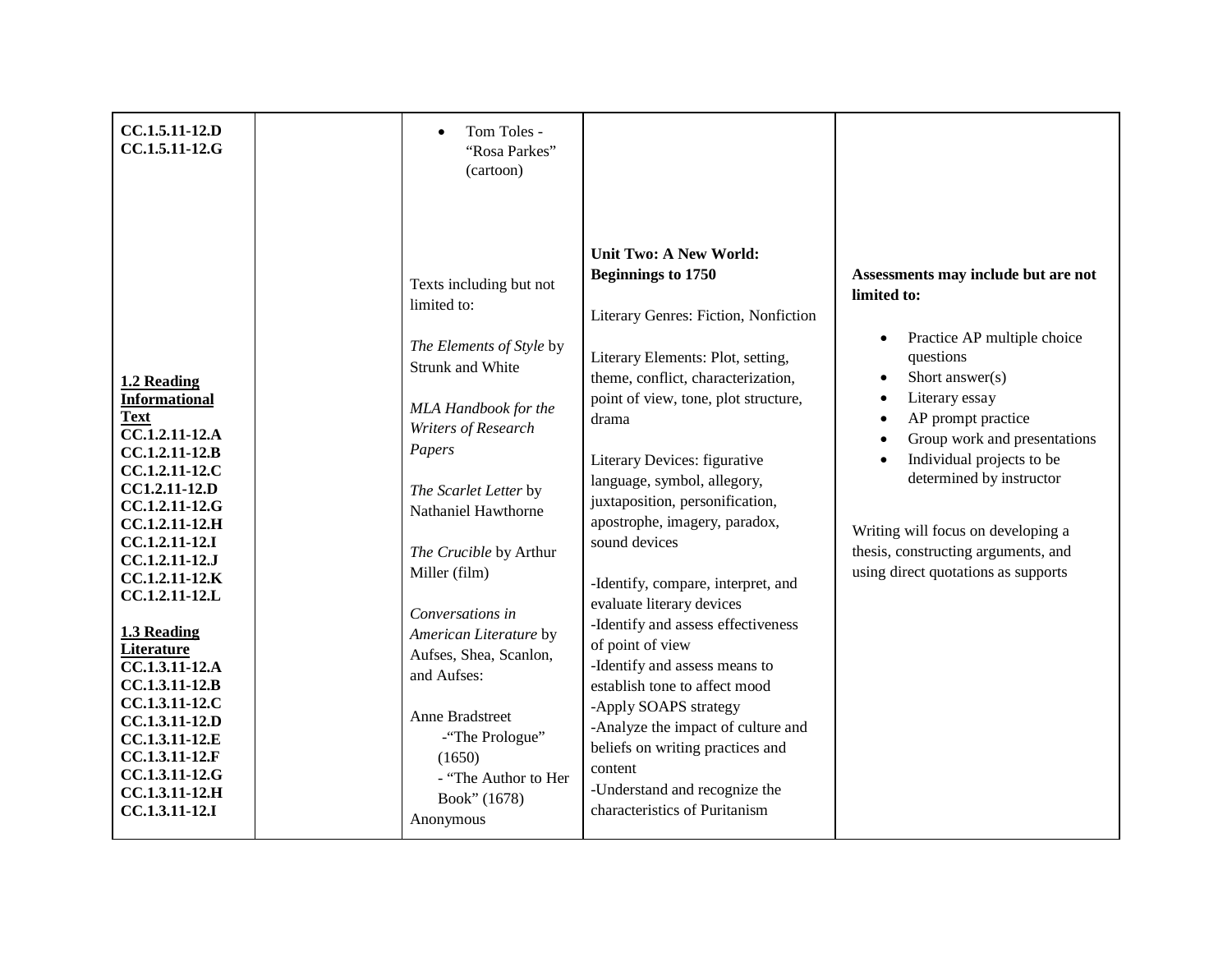| CC.1.3.11-12.J<br>CC.1.3.11-12.K                                                                                                                                                                                                                                                                                                    | - "Mrs. Elizabeth<br>Freake and Baby                                                                                                                                                                                                                                                    | -Master incorporation of textual |  |
|-------------------------------------------------------------------------------------------------------------------------------------------------------------------------------------------------------------------------------------------------------------------------------------------------------------------------------------|-----------------------------------------------------------------------------------------------------------------------------------------------------------------------------------------------------------------------------------------------------------------------------------------|----------------------------------|--|
| 1.4 Writing<br>CC.1.4.11-12.A<br>CC.1.4.11-12.B<br>CC.1.4.11-12.C<br>CC.1.4.11-12.D<br>CC.1.4.11-12.E<br>CC.1.4.11-12.F<br>CC.1.4.11-12.S<br>CC.1.4.11-12.T<br>CC.1.4.11-12.U<br>CC.1.4.11-12.X<br>1.5 Speaking and<br><b>Listening</b><br>CC.1.5.11-12.A<br>$CC.1.5.11-12.B$<br>CC.1.5.11-12.D<br>CC.1.5.11-12.E<br>CC.1.5.11-12.G | Mary" (painting,<br>1702)<br>Jonathan Edwards<br>- from Sinners in the<br>Hands of an Angry<br>God (1741)<br><b>Billy Graham</b><br>- "Sinners in the<br>Hands of an Angry<br>God" (poster)<br>John Hale<br>- from A Modest<br>Inquiry into the<br>Nature of Witchcraft<br>(1697, 1702) | evidence into writing            |  |
|                                                                                                                                                                                                                                                                                                                                     |                                                                                                                                                                                                                                                                                         |                                  |  |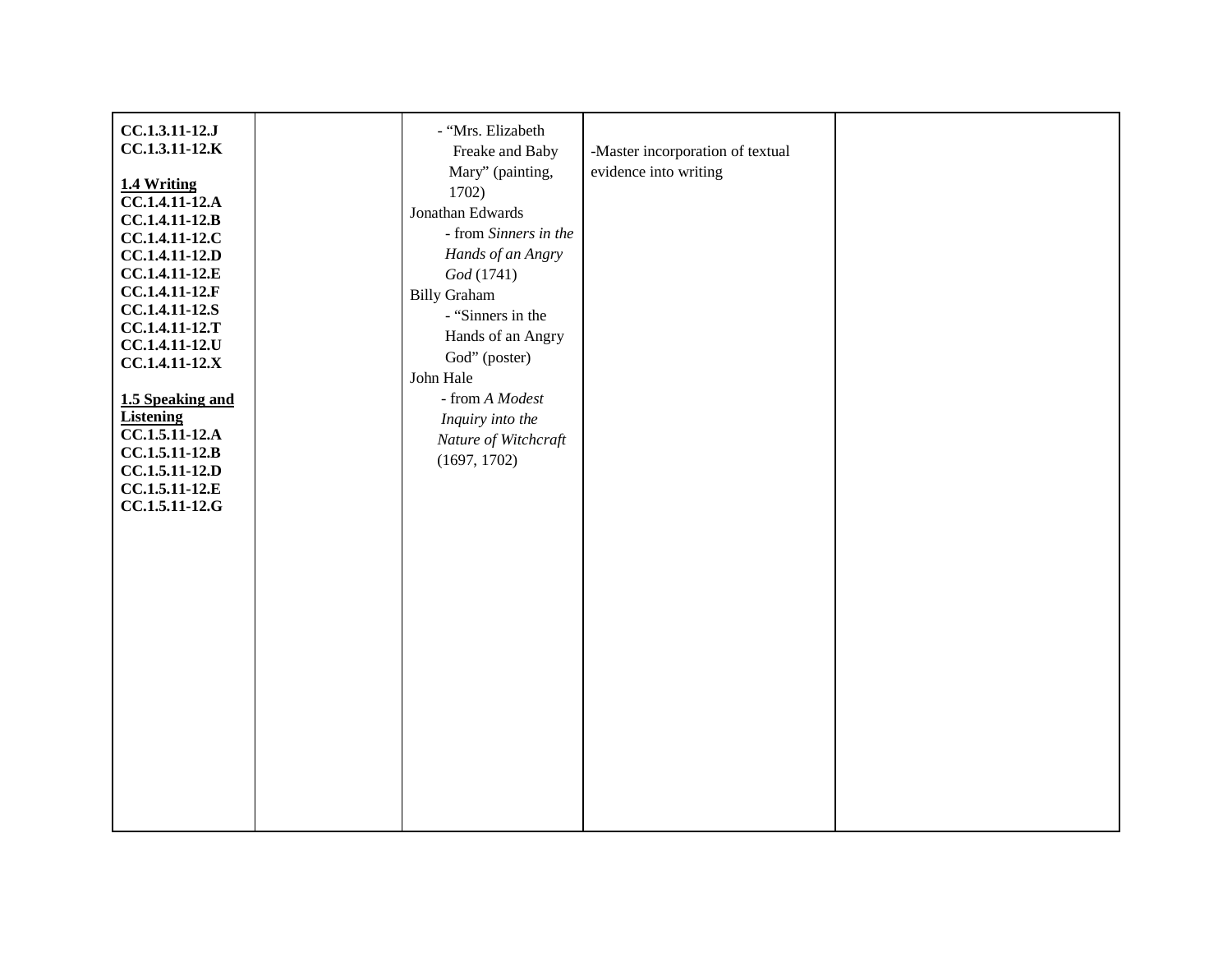## **Time Frame: 2nd Marking Period**

| <b>COMMON</b><br><b>CORE</b><br><b>STANDARDS</b>                                                                                                               | PA<br><b>CORE</b><br><b>STANDARDS</b>                             | <b>CONTENT</b><br><b>RESOURCES</b>                                                                                                                                                                                                                                                                                | <b>CONTENT/</b><br><b>THEME</b>                                                                                           | <b>ASSESSMENTS</b>                                                                                                                                           |
|----------------------------------------------------------------------------------------------------------------------------------------------------------------|-------------------------------------------------------------------|-------------------------------------------------------------------------------------------------------------------------------------------------------------------------------------------------------------------------------------------------------------------------------------------------------------------|---------------------------------------------------------------------------------------------------------------------------|--------------------------------------------------------------------------------------------------------------------------------------------------------------|
| 1.2 Reading<br><b>Informational</b><br><b>Text</b><br>CC.1.2.11-12.J<br>CC.1.2.11-12.K<br>1.3 Reading<br><b>Literature</b><br>CC.1.3.11-12.I<br>CC.1.3.11-12.J | See appendix for<br>specific language<br>of PA Core<br>Standards. | The following texts<br>may be used to address<br>and achieve the<br>content, common core<br>standards, AP<br>requirements, and core<br>goals/skills throughout<br>the unit:<br>Teacher-generated lists of<br>advanced vocabulary<br>Teacher-generated lists of<br>AP-recommended literary<br>and rhetorical terms | <b>Vocabulary</b><br>•Word acquisition and usage<br>• Multiple meaning / roots<br>Unit Three: A New Nation -<br>1750-1830 | Assessments may include but are not<br>limited to:<br>Objective tests<br>$\bullet$<br>Sentence-writing<br>$\bullet$<br>Use in daily discussions<br>$\bullet$ |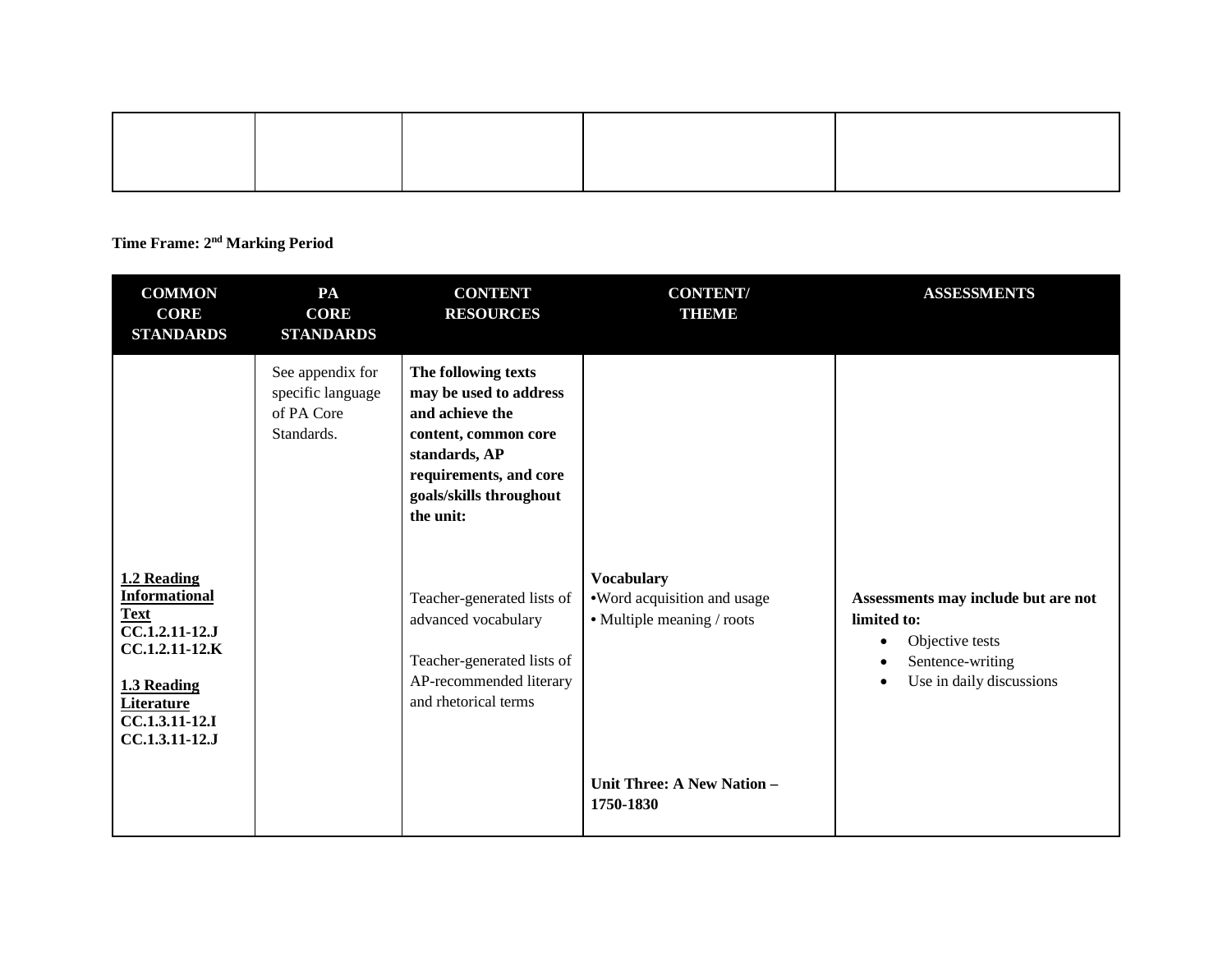| 1.2 Reading<br><b>Informational</b><br><b>Text</b> | Texts including but not  | Literary Genres - Fiction,<br>Nonfiction | Assessments may include but are not<br>limited to: |
|----------------------------------------------------|--------------------------|------------------------------------------|----------------------------------------------------|
| CC.1.2.11-12.A<br>CC.1.2.11-12.B                   | limited to:              |                                          | Practice AP multiple choice<br>$\bullet$           |
| CC.1.2.11-12.C                                     |                          | Literary Elements - in addition to       | questions                                          |
| CC1.2.11-12.D                                      | The Elements of Style by | previous, short story elements           | Short answer(s)<br>$\bullet$                       |
| CC.1.2.11-12.E                                     | Strunk and White         |                                          | Argumentative essay<br>$\bullet$                   |
| CC.1.2.11-12.F                                     |                          | Literary Devices - in addition to        | AP prompt practice                                 |
| CC.1.2.11-12.G                                     | MLA Handbook for the     | previous, irony, narrative method,       | Group work and presentations                       |
| CC.1.2.11-12.H                                     | Writers of Research      | apotheosis                               | Individual projects to be                          |
| CC.1.2.11-12.I                                     | Papers                   |                                          | determined by instructor                           |
| CC.1.2.11-12.J                                     |                          |                                          |                                                    |
| CC.1.2.11-12.K                                     | The Lively Art of        | -Identify, compare, interpret, and       |                                                    |
| CC.1.2.11-12.L                                     |                          |                                          | Writing will focus on developing a                 |
|                                                    | Writing by Lucile        | evaluate literary devices                | thesis and constructing arguments so as            |
| 1.3 Reading                                        | Vaughan Payne            | -Interpret, compare, describe,           | to model the requirements for the                  |
| <b>Literature</b><br>CC.1.3.11-12.A                |                          | analyze and evaluate poetic devices      | argumentative essay on the AP test.                |
| CC.1.3.11-12.B                                     | The Last of the          | -Identify and assess effectiveness       |                                                    |
| CC.1.3.11-12.C                                     | Mohicans by James        | of point of view                         |                                                    |
| CC.1.3.11-12.D                                     | Fenimore Cooper (film)   | -Identify and assess means to            |                                                    |
| CC.1.3.11-12.E                                     |                          | establish tone to affect mood            |                                                    |
| CC.1.3.11-12.F                                     | Conversations in         | -Apply SOAPS strategy                    |                                                    |
| CC.1.3.11-12.H                                     | American Literature by   | -Analyze the impact of culture and       |                                                    |
| CC.1.3.11-12.I                                     | Aufses, Shea, Scanlon,   | beliefs on writing practices and         |                                                    |
| CC.1.3.11-12.J                                     | and Aufses:              | content                                  |                                                    |
| CC.1.3.11-12.K                                     |                          |                                          |                                                    |
|                                                    |                          | - Identify and analyze the means by      |                                                    |
| 1.4 Writing                                        | Benjamin Franklin        | which an author establishes logos,       |                                                    |
| CC.1.4.11-12.G                                     | - from Autobiography     | ethos, and pathos                        |                                                    |
| CC.1.4.11-12.H                                     | -from Poor Richard's     | -Identify, analyze, and evaluate         |                                                    |
| CC.1.4.11-12.I                                     | <b>Almanac</b>           | effective persuasive techniques          |                                                    |
| CC.1.4.11-12.J                                     | Paul Revere              | - Understand and apply the impact        |                                                    |
| CC.1.4.11-12.K                                     | - "The Able Doctor,      | of choice of persuasive technique(s)     |                                                    |
| CC.1.4.11-12.L                                     | or America               | to convey a particular viewpoint         |                                                    |
| CC.1.4.11-12.S<br>CC.1.4.11-12.T                   | Swallowing the Bitter    | - Determine the impact of                |                                                    |
| CC.1.4.11-12.U                                     | Draught" (cartoon,       | persuasive modes on events of            |                                                    |
|                                                    |                          |                                          |                                                    |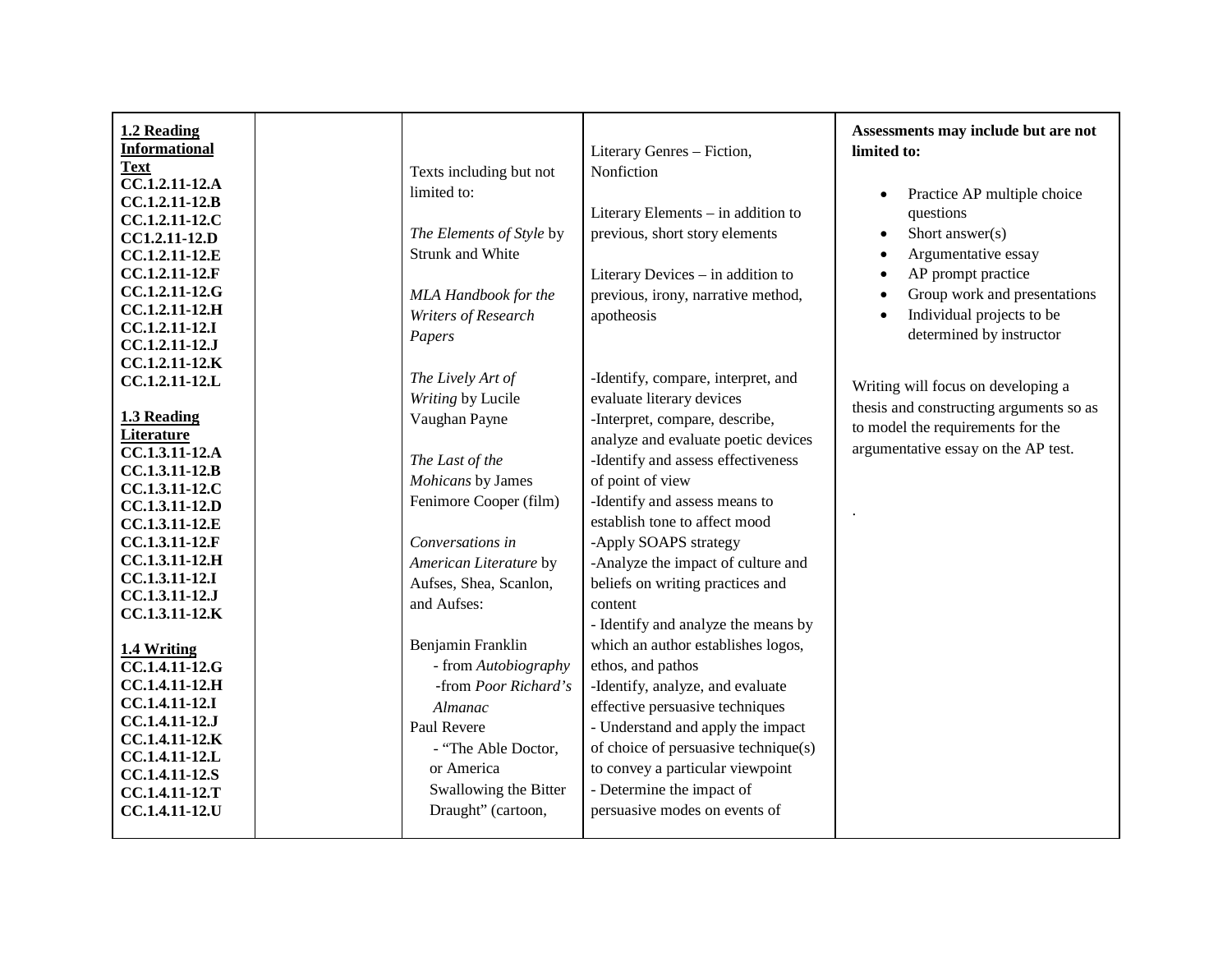| CC.1.4.11-12.X                   | 1774)                    | Revolutionary and post-              |  |
|----------------------------------|--------------------------|--------------------------------------|--|
|                                  | Patrick Henry            | Revolutionary periods                |  |
| 1.5 Speaking and                 | - "Speech to the         | -Understand and recognize the        |  |
| <b>Listening</b>                 | Second Virginia          | characteristics of the Age of Reason |  |
| CC.1.5.11-12.A                   | Convention" (1775)       | and Early Romanticism                |  |
| CC.1.5.11-12.B                   | Thomas Jefferson         |                                      |  |
| CC.1.5.11-12.C<br>CC.1.5.11-12.D | - The Declaration of     |                                      |  |
| CC.1.5.11-12.E                   | Independence (1776)      |                                      |  |
| CC.1.5.11-12.G                   | Elizabeth Cady Stanton   |                                      |  |
|                                  | - "Declaration of        |                                      |  |
|                                  | Sentiments and           |                                      |  |
|                                  | Resolution" (1848)       |                                      |  |
|                                  | <b>Thomas Paine</b>      |                                      |  |
|                                  | - The Crisis, $I(1776)$  |                                      |  |
|                                  | Abigail and John Adams   |                                      |  |
|                                  | $-$ from Letters (1776)  |                                      |  |
|                                  | Hector St. John de       |                                      |  |
|                                  | Crevecoeur               |                                      |  |
|                                  | - from Letters from an   |                                      |  |
|                                  | American Farmer          |                                      |  |
|                                  | (1782)                   |                                      |  |
|                                  | "Preamble to the United  |                                      |  |
|                                  | States Constitution" and |                                      |  |
|                                  | "The Bill of Rights"     |                                      |  |
|                                  | (1789)                   |                                      |  |
|                                  | Francis Scott Key        |                                      |  |
|                                  | - "The Star-Spangled     |                                      |  |
|                                  | Banner" (1814)           |                                      |  |
|                                  | William Cullen Bryant    |                                      |  |
|                                  | - "Thanatopsis" (1817)   |                                      |  |
|                                  | <b>Thomas Cole</b>       |                                      |  |
|                                  | - "View from Mt.         |                                      |  |
|                                  | Holyoke,                 |                                      |  |
|                                  | Northampton,             |                                      |  |
|                                  |                          |                                      |  |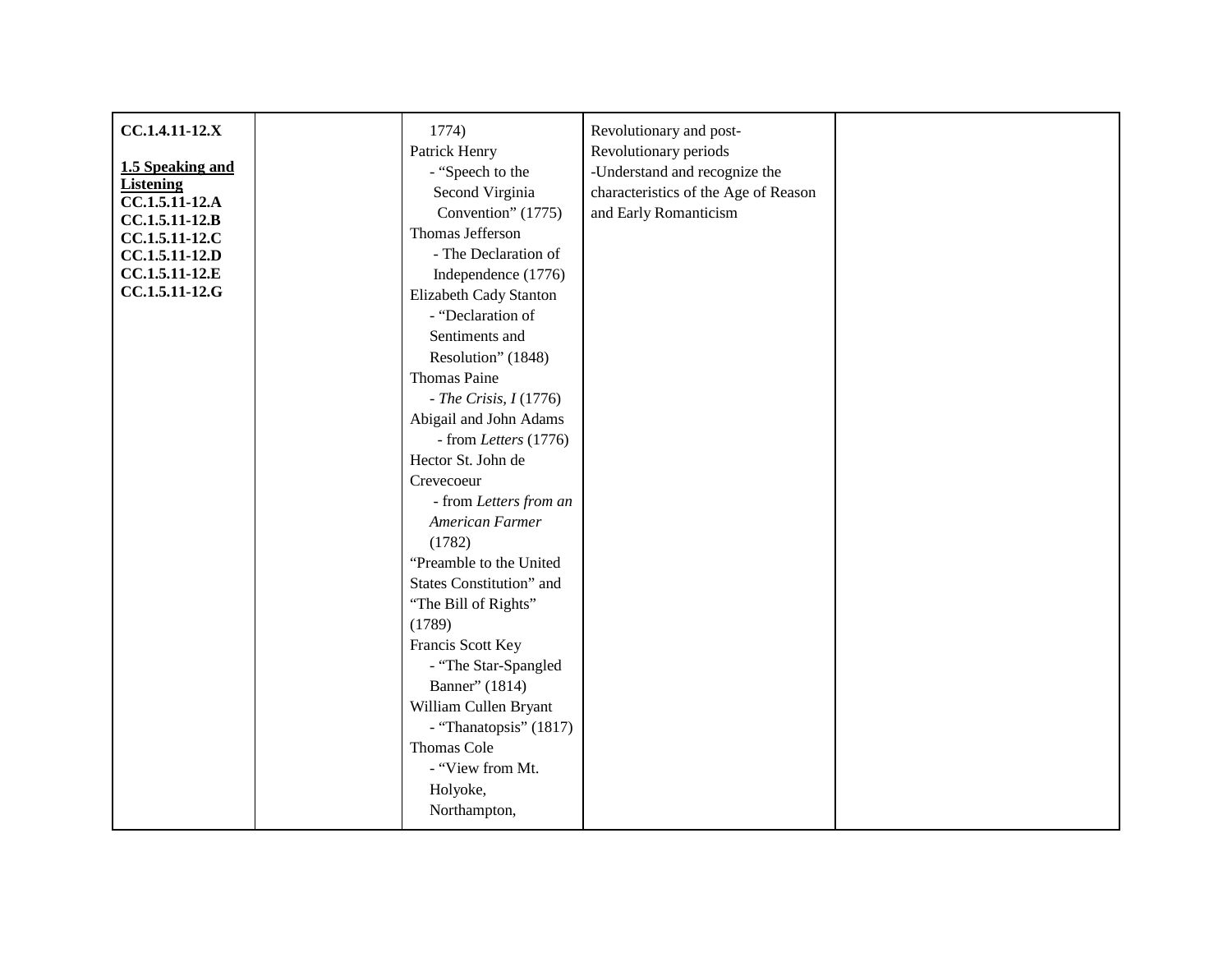|                                                                                                                                                                                                                                                                                                                                                                                                                                                                                                           | Massachusetts, after a<br>Thunderstorm - The<br>Oxbow" (painting,<br>1836)                                                                                                                                                                                                                                                                                                                                                                                           | <b>Unit Four: America Torn Asunder:</b><br>1830 - 1865                                                                                                                                                                                                                                                                                                                                                                                                                                                                                                                                                                                                                                                                                                                                                                   |                                                                                                                                                                                                                                                                                                                                                                                                                                                                   |
|-----------------------------------------------------------------------------------------------------------------------------------------------------------------------------------------------------------------------------------------------------------------------------------------------------------------------------------------------------------------------------------------------------------------------------------------------------------------------------------------------------------|----------------------------------------------------------------------------------------------------------------------------------------------------------------------------------------------------------------------------------------------------------------------------------------------------------------------------------------------------------------------------------------------------------------------------------------------------------------------|--------------------------------------------------------------------------------------------------------------------------------------------------------------------------------------------------------------------------------------------------------------------------------------------------------------------------------------------------------------------------------------------------------------------------------------------------------------------------------------------------------------------------------------------------------------------------------------------------------------------------------------------------------------------------------------------------------------------------------------------------------------------------------------------------------------------------|-------------------------------------------------------------------------------------------------------------------------------------------------------------------------------------------------------------------------------------------------------------------------------------------------------------------------------------------------------------------------------------------------------------------------------------------------------------------|
| 1.2 Reading<br><b>Informational</b><br><b>Text</b><br>CC.1.2.11-12.A<br>CC.1.2.11-12.B<br>CC.1.2.11-12.C<br>CC1.2.11-12.D<br>CC.1.2.11-12.E<br>CC.1.2.11-12.F<br>CC.1.2.11-12.G<br>CC.1.2.11-12.H<br>CC.1.2.11-12.I<br>CC.1.2.11-12.J<br>CC.1.2.11-12.K<br>CC.1.2.11-12.L<br>1.3 Reading<br>Literature<br>CC.1.3.11-12.A<br>CC.1.3.11-12.B<br>CC.1.3.11-12.C<br>CC.1.3.11-12.D<br>CC.1.3.11-12.E<br>CC.1.3.11-12.F<br>CC.1.3.11-12.H<br>CC.1.3.11-12.I<br>CC.1.3.11-12.J<br>CC.1.3.11-12.K<br>1.4 Writing | Texts including but not<br>limited to:<br>The Elements of Style by<br><b>Strunk and White</b><br>MLA Handbook for the<br>Writers of Research<br>Papers<br>The Lively Art of<br>Writing by Lucile<br>Vaughan Payne<br>Conversations in<br>American Literature by<br>Aufses, Shea, Scanlon,<br>and Aufses:<br>Edgar Allan Poe<br>- "Fall of the House"<br>of Usher" (1839)<br>$-i$ The Raven" (1845)<br>Henry Wadsworth<br>Longfellow<br>- "A Psalm of Life"<br>(1838) | Literary Genres - Fiction,<br>Nonfiction<br>Literary Elements – in addition to<br>previous, essay form<br>Literary Devices - in addition to<br>previous, stanza, meter, free verse,<br>blank verse<br>-Identify, compare, interpret, and<br>evaluate literary devices<br>-Interpret, compare, describe,<br>analyze and evaluate poetic devices<br>-Identify and assess means to<br>establish tone to affect mood<br>-Apply SOAPS strategy<br>-Analyze the impact of culture and<br>beliefs on writing practices and<br>content<br>- Identify and analyze the means by<br>which an author establishes logos,<br>ethos, and pathos<br>-Identify, analyze, and evaluate<br>effective persuasive techniques<br>- Understand and apply the impact<br>of choice of persuasive technique(s)<br>to convey a particular viewpoint | Assessments may include but are not<br>limited to:<br>Practice AP multiple choice<br>$\bullet$<br>questions<br>Short answer(s)<br>$\bullet$<br>AP prompt practice<br>$\bullet$<br>Group work and presentations<br>$\bullet$<br>Individual projects to be<br>$\bullet$<br>determined by instructor<br>Writing will focus on activities,<br>including research skills, in preparation<br>for writing synthesis essay/research<br>paper in the third marking period. |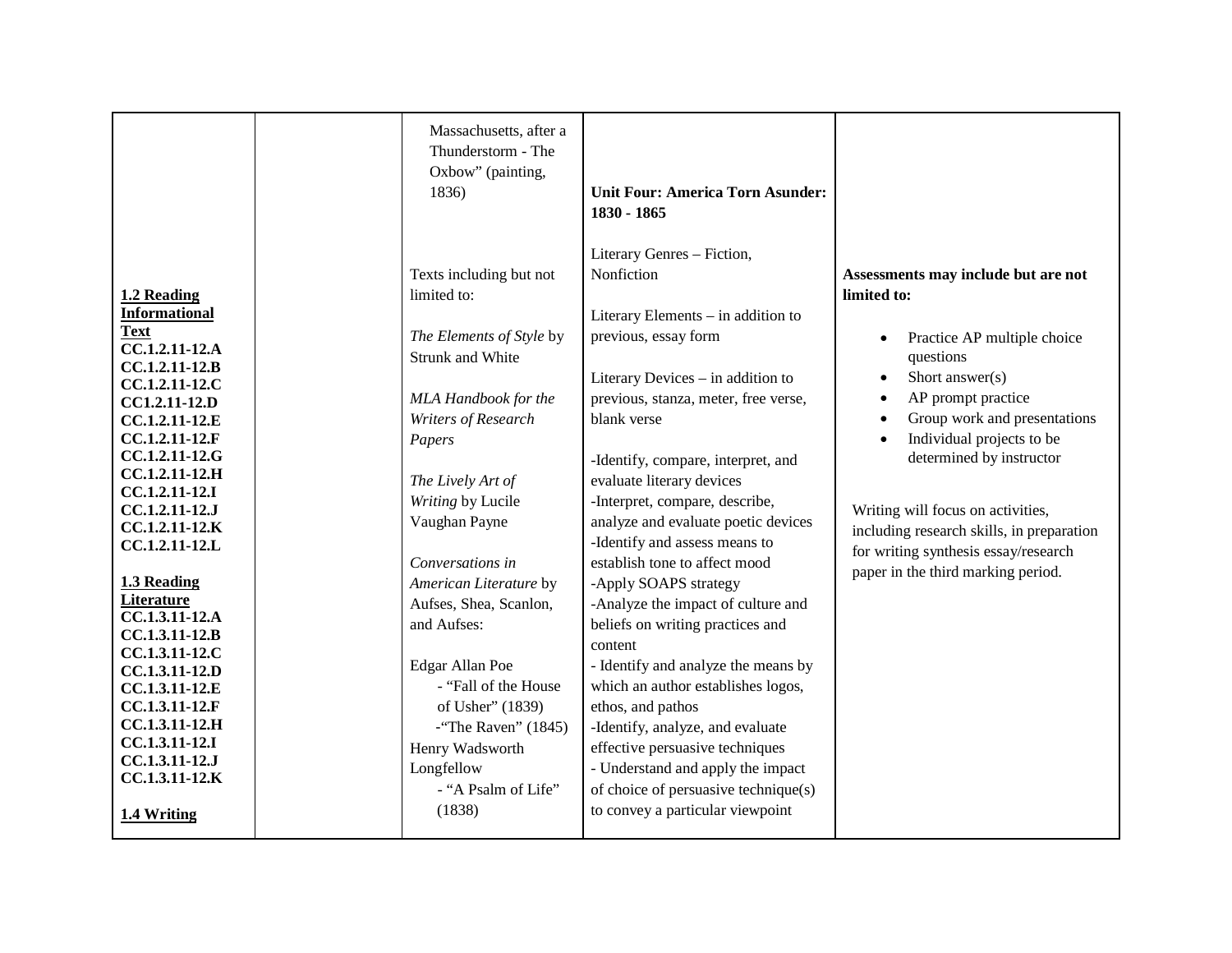| CC.1.4.11-12.A                   | Ralph Waldo Emerson         | -Understand and recognize the     |  |
|----------------------------------|-----------------------------|-----------------------------------|--|
| CC.1.4.11-12.B                   | - from Self-Reliance        | characteristics of                |  |
| CC.1.4.11-12.C                   | (1841)                      | Transcendentalism                 |  |
| CC.1.4.11-12.D                   | Frederick Douglass          | - Analyze impact of one writer on |  |
| CC.1.4.11-12.E                   |                             |                                   |  |
| CC.1.4.11-12.F                   | - from Narrative of         | other writers                     |  |
| CC.1.4.11-12.G                   | the Life of Frederick       | -Analyze how one individual can   |  |
| CC.1.4.11-12.H                   | Douglass, an American       | impact society                    |  |
| CC.1.4.11-12.J                   | Slave, Written by           |                                   |  |
| CC.1.4.11-12.K                   | Himself(1845)               |                                   |  |
| CC.1.4.11-12.L                   | Paul Laurence Dunbar        |                                   |  |
| CC.1.4.11-12.S                   | - "Douglass" (1895)         |                                   |  |
| CC.1.4.11.-12.T                  | <b>James Russell Lowell</b> |                                   |  |
| CC.1.4.11-12.U<br>CC.1.4.11-12.V | - "The First Snowfall"      |                                   |  |
| CC.1.4.11-12.W                   | (1847)                      |                                   |  |
| CC.1.4.11-12.X                   | Henry David Thoreau         |                                   |  |
|                                  | - from Civil                |                                   |  |
| 1.5 Speaking and                 | Disobedience (1849)         |                                   |  |
| <b>Listening</b>                 | - from Walden (1854)        |                                   |  |
| CC.1.5.11-12.A                   | Walt Whitman                |                                   |  |
| CC.1.5.11-12.B                   |                             |                                   |  |
| CC.1.5.11-12.C                   | - "I Hear America           |                                   |  |
| CC.1.5.11-12.D                   | Singing" (1860)             |                                   |  |
| CC.1.5.11-12.E                   | - "O Captain, My            |                                   |  |
| CC.1.5.11-12.G                   | Captain" (1865)             |                                   |  |
|                                  | <b>Langston Hughes</b>      |                                   |  |
|                                  | $-$ "I, Too" (1926)         |                                   |  |
|                                  | Angela La Hoya              |                                   |  |
|                                  | - "To Walt Whitman"         |                                   |  |
|                                  | (c. 1970)                   |                                   |  |
|                                  | Abraham Lincoln             |                                   |  |
|                                  | - "Emancipation             |                                   |  |
|                                  | Proclamation" (1863)        |                                   |  |
|                                  |                             |                                   |  |
|                                  | - "Gettysburg               |                                   |  |
|                                  | Address" (1863)             |                                   |  |
|                                  | Henry W. Herrick            |                                   |  |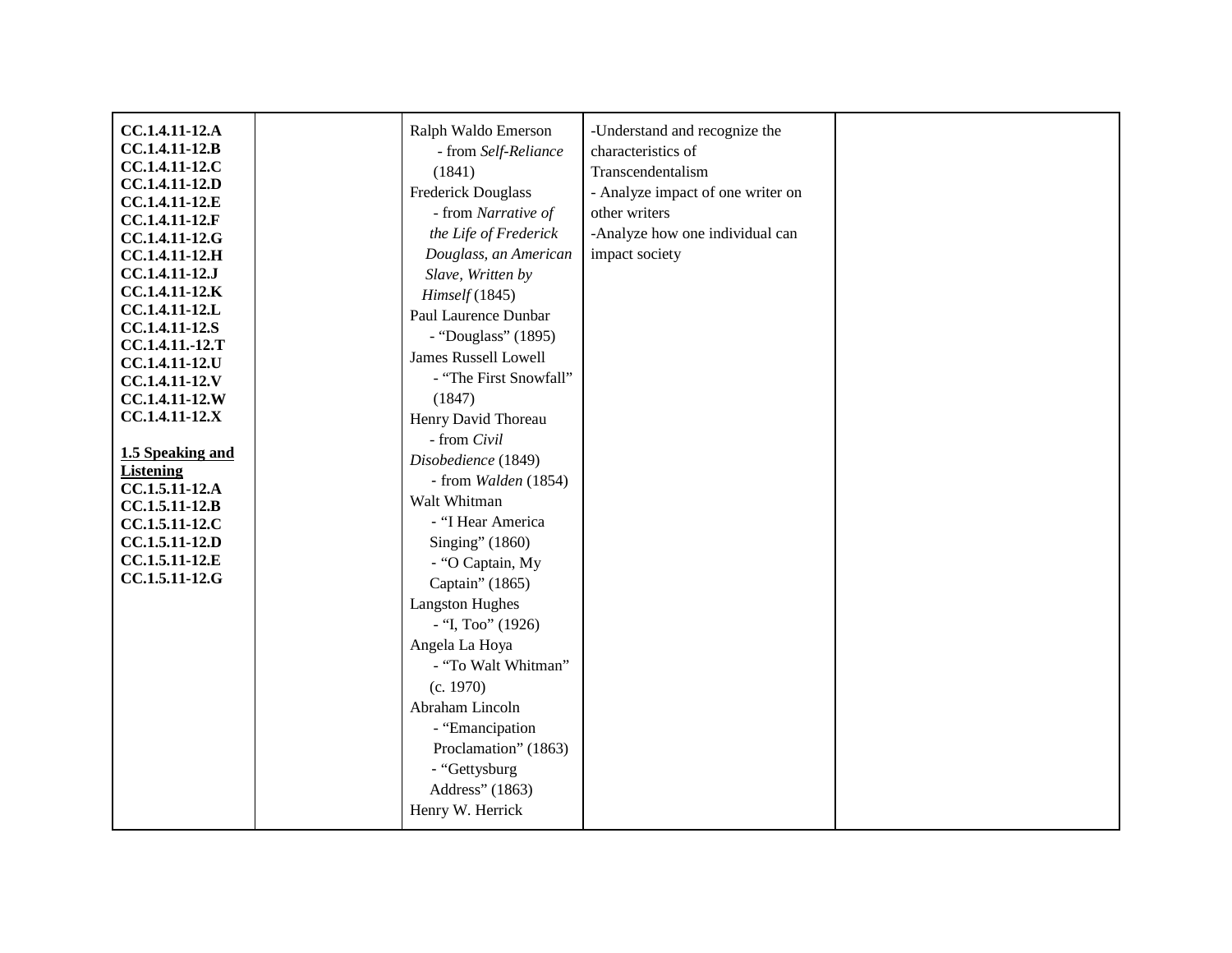| - "Reading the<br>Emancipation<br>Proclamation in the<br>Slaves' Cabin"<br>(engraving, 1864)<br>Thomas Ball<br>- "Freedman's<br>Monument to<br>Abraham Lincoln"<br>(statue, 1876) |  |
|-----------------------------------------------------------------------------------------------------------------------------------------------------------------------------------|--|
|-----------------------------------------------------------------------------------------------------------------------------------------------------------------------------------|--|

## **Time Frame: 3rd Marking Period**

| <b>COMMON CORE</b><br><b>STANDARDS</b>             | PA<br><b>CORE</b><br><b>STANDARDS</b>                             | <b>CONTENT RESOURCES</b>                                                                                                                             | <b>CONTENT/</b><br><b>THEME</b>                   | <b>ASSESSMENTS</b> |
|----------------------------------------------------|-------------------------------------------------------------------|------------------------------------------------------------------------------------------------------------------------------------------------------|---------------------------------------------------|--------------------|
|                                                    | See appendix for<br>specific language<br>of PA Core<br>Standards. | The following texts may<br>be used to address and<br>achieve the content,<br>common core standards,<br>and core goals/skills<br>throughout the unit: |                                                   |                    |
| 1.2 Reading<br><b>Informational</b><br><b>Text</b> |                                                                   |                                                                                                                                                      | <b>Vocabulary</b><br>. Word acquisition and usage |                    |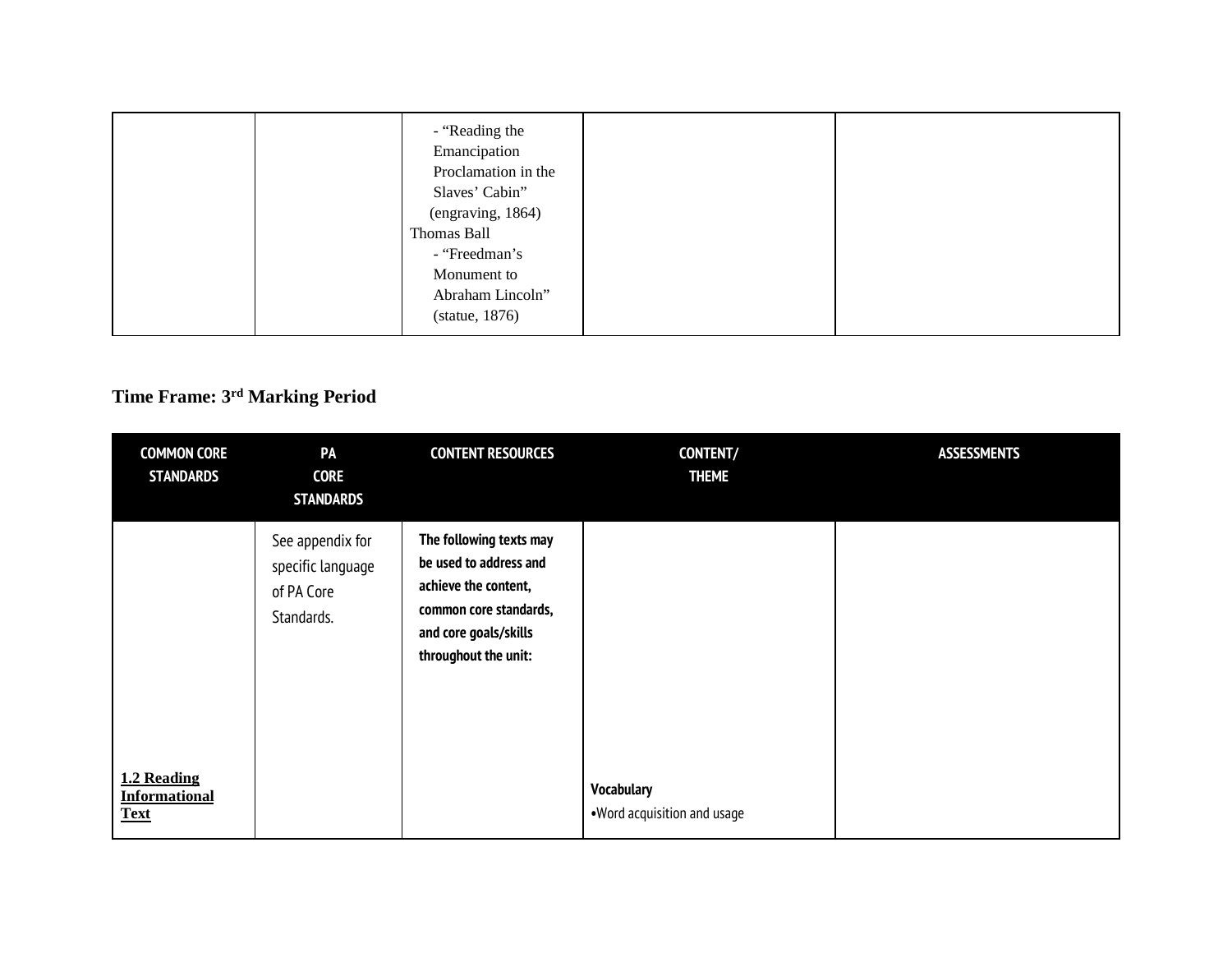| CC.1.2.11-12.J<br>CC.1.2.11-12.K                                                                                                                                                                                                                                                           | Teacher-generated lists of<br>advanced vocabulary                                                                                                                                                                                 | • Multiple meaning / roots                                                                                                                                                                                                                                                                                                                 | Assessments may include but are not<br>limited to:                                                                                                                                                                                                                                                                     |
|--------------------------------------------------------------------------------------------------------------------------------------------------------------------------------------------------------------------------------------------------------------------------------------------|-----------------------------------------------------------------------------------------------------------------------------------------------------------------------------------------------------------------------------------|--------------------------------------------------------------------------------------------------------------------------------------------------------------------------------------------------------------------------------------------------------------------------------------------------------------------------------------------|------------------------------------------------------------------------------------------------------------------------------------------------------------------------------------------------------------------------------------------------------------------------------------------------------------------------|
| 1.3 Reading<br>Literature<br>$\overline{CC.1.3.11}$ -12.I<br>CC.1.3.11-12.J                                                                                                                                                                                                                | Teacher-generated lists of<br>AP-recommended literary<br>and rhetorical terms                                                                                                                                                     |                                                                                                                                                                                                                                                                                                                                            | Objective tests<br>Sentence-writing<br>Use in daily discussions                                                                                                                                                                                                                                                        |
| 1.2 Reading<br><b>Informational</b><br><b>Text</b><br>CC.1.2.11-12.A<br>CC.1.2.11-12.B<br>CC.1.2.11-12.C<br>CC1.2.11-12.D<br>CC.1.2.11-12.E<br>CC.1.2.11-12.F<br>CC.1.2.11-12.G<br>CC.1.2.11-12.H<br>CC.1.2.11-12.I<br>CC.1.2.11-12.J<br>$CC.1.2.11-12.K$<br>CC.1.2.11-12.L<br>1.3 Reading | The Elements of Style by<br><b>Strunk and White</b><br>MLA Handbook for the<br>Writers of Research<br>Papers<br>The Lively Art of<br>Writing by Lucile<br>Vaughan Payne<br>The Adventures of<br>Huckleberry Finn by<br>Mark Twain | <b>Unit Five: America Recovers: 1865</b><br>$-1913$<br>Literary Genres - Fiction,<br>Nonfiction<br>Literary Elements - in addition to<br>previous, satire and its devices,<br>maturation novel, picaresque novel<br>Literary Devices - in addition to<br>previous, dialect, humor,<br>verisimilitude<br>-Identify, compare, interpret, and | Assessments may include but are not<br>limited to:<br>Practice AP multiple choice<br>$\bullet$<br>questions<br>Short answer $(s)$<br>$\bullet$<br>AP prompt practice<br>$\bullet$<br>Research Paper<br>$\bullet$<br>Group work and presentations<br>$\bullet$<br>Individual projects to be<br>determined by instructor |
| Literature<br>CC.1.3.11-12.A<br>CC.1.3.11-12.B<br>CC.1.3.11-12.C<br>CC.1.3.11-12.D<br>CC.1.3.11-12.E<br>CC.1.3.11-12.F<br>CC.1.3.11-12.H<br>CC.1.3.11-12.I<br>CC.1.3.11-12.J<br>CC.1.3.11-12.K                                                                                             | Conversations in<br>American Literature by<br>Aufses, Shea, Scanlon,<br>and Aufses:<br>Jourdan Anderson<br>- "To My Old<br>Master" (1865)                                                                                         | evaluate literary devices<br>-Interpret, compare, describe,<br>analyze and evaluate poetic devices<br>-Identify and assess means to<br>establish tone to affect mood<br>-Apply SOAPS strategy<br>-Analyze the impact of culture and<br>beliefs on writing practices and<br>content                                                         | Writing will focus on preparation of a<br>lengthy research paper, persuasive in<br>nature, modelled on the Aristotelian<br>format and that required on the<br>synthesis – essay portion of the AP test.                                                                                                                |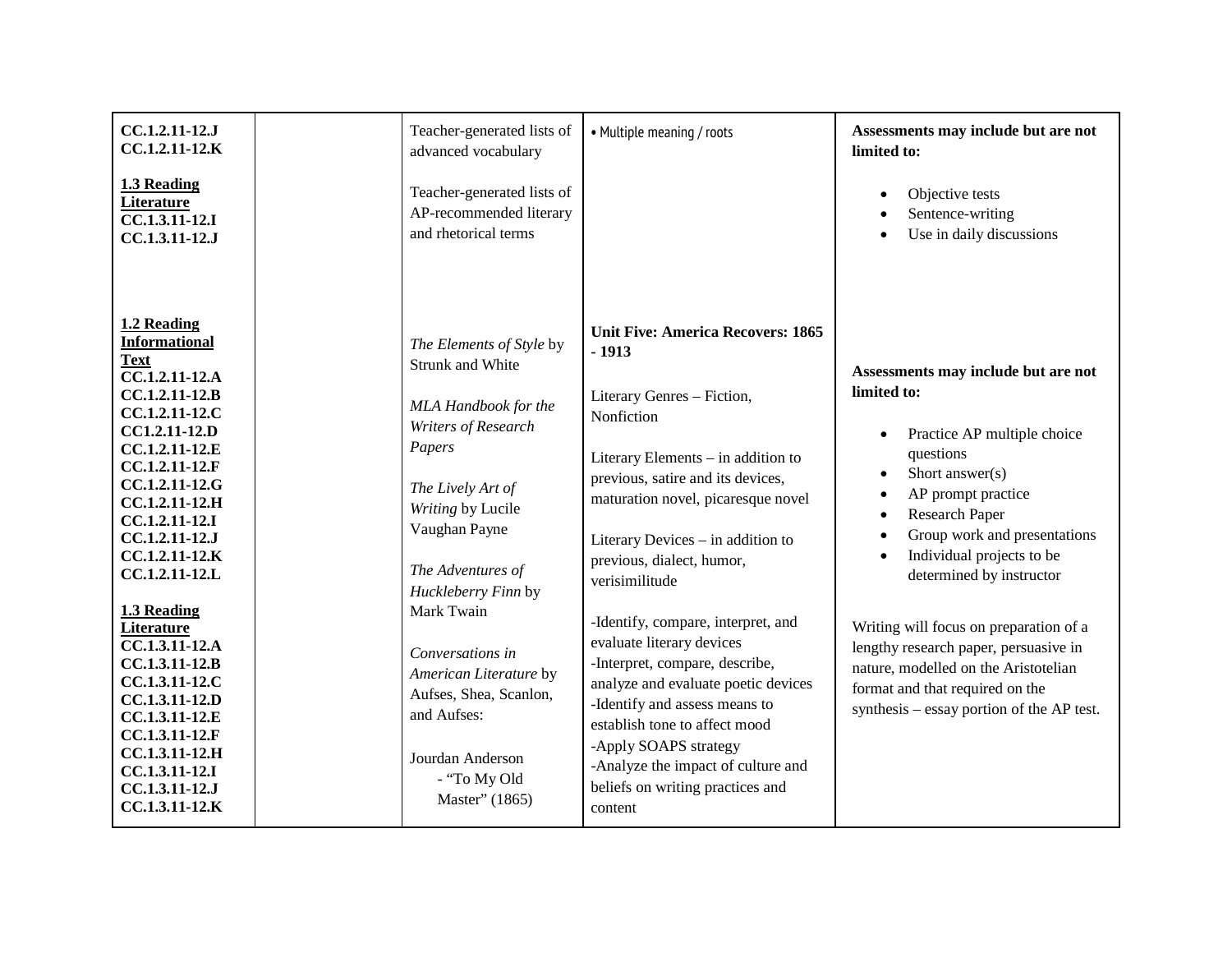| 1.4 Writing<br>CC.1.4.11-12.G<br>CC.1.4.11-12.H<br><b>CC.1.4.11-12 I</b><br>CC.1.4.11-12.J<br>CC.1.4.11-12.K<br>CC.1.4.11-12.L<br>CC.1.4.11-12.S<br>CC.1.4.11-12.T<br>CC.1.4.11-12.U<br>CC.1.4.11-12.V<br>CC.1.4.11-12.W<br>CC.1.4.11.-12.X<br>1.5 Speaking and<br><b>Listening</b><br>CC.1.5.11-12.A<br>CC.1.5.11-12.B<br>CC.1.5.11-12.C<br>CC.1.5.11-12.D<br>CC.1.5.11-12.E<br>CC.1.5.11-12.G | Winslow Homer<br>- "The Veteran in a<br>New Field" (painting,<br>1865)<br>Natasha Trethewey<br>- "Again, the Fields:<br><b>After Winslow</b><br>Homer" (2006)<br><b>Thomas Nast</b><br>- "Worse Than<br>Slavery" (cartoon,<br>1874)<br>Booker T. Washington<br>- "The Atlanta<br><b>Exposition Address"</b><br>(1895)<br>Albert Bierstadt<br>- "The Last of the<br>Buffalo" (painting,<br>1888)<br><b>Emily Dickinson</b><br>- "The Soul selects her<br>own Society" (c. 1862)<br>-"I heard a Fly buzz -<br>when I died - $(c. 1862)$<br>Hans Ostrom<br>- "Emily Dickinson<br>and Elvis Presley in<br>Heaven" (2006)<br>Ambrose Bierce | - Identify and analyze the means by<br>which an author establishes logos,<br>ethos, and pathos<br>-Identify, analyze, and evaluate<br>effective persuasive techniques<br>- Understand and apply the impact<br>of choice of persuasive technique(s)<br>to convey a particular viewpoint<br>-Understand and recognize the<br>characteristics of Realism and<br>Naturalism<br>-Master and apply the following<br>writing skills to produce a research<br>paper according to Aristotelian<br>model:<br>Locating and evaluating<br>sources<br>Note-taking<br>$\bullet$<br>Thesis formation<br>Outlining<br>$\bullet$<br>In-text citations<br>$\bullet$<br>Synthesis of source<br>$\bullet$<br>material<br>Incorporation of sources<br>into essay |  |
|-------------------------------------------------------------------------------------------------------------------------------------------------------------------------------------------------------------------------------------------------------------------------------------------------------------------------------------------------------------------------------------------------|----------------------------------------------------------------------------------------------------------------------------------------------------------------------------------------------------------------------------------------------------------------------------------------------------------------------------------------------------------------------------------------------------------------------------------------------------------------------------------------------------------------------------------------------------------------------------------------------------------------------------------------|---------------------------------------------------------------------------------------------------------------------------------------------------------------------------------------------------------------------------------------------------------------------------------------------------------------------------------------------------------------------------------------------------------------------------------------------------------------------------------------------------------------------------------------------------------------------------------------------------------------------------------------------------------------------------------------------------------------------------------------------|--|
|                                                                                                                                                                                                                                                                                                                                                                                                 | - "An Occurrence at<br>Owl Creek Bridge"<br>(1890)<br>Kate Chopin                                                                                                                                                                                                                                                                                                                                                                                                                                                                                                                                                                      |                                                                                                                                                                                                                                                                                                                                                                                                                                                                                                                                                                                                                                                                                                                                             |  |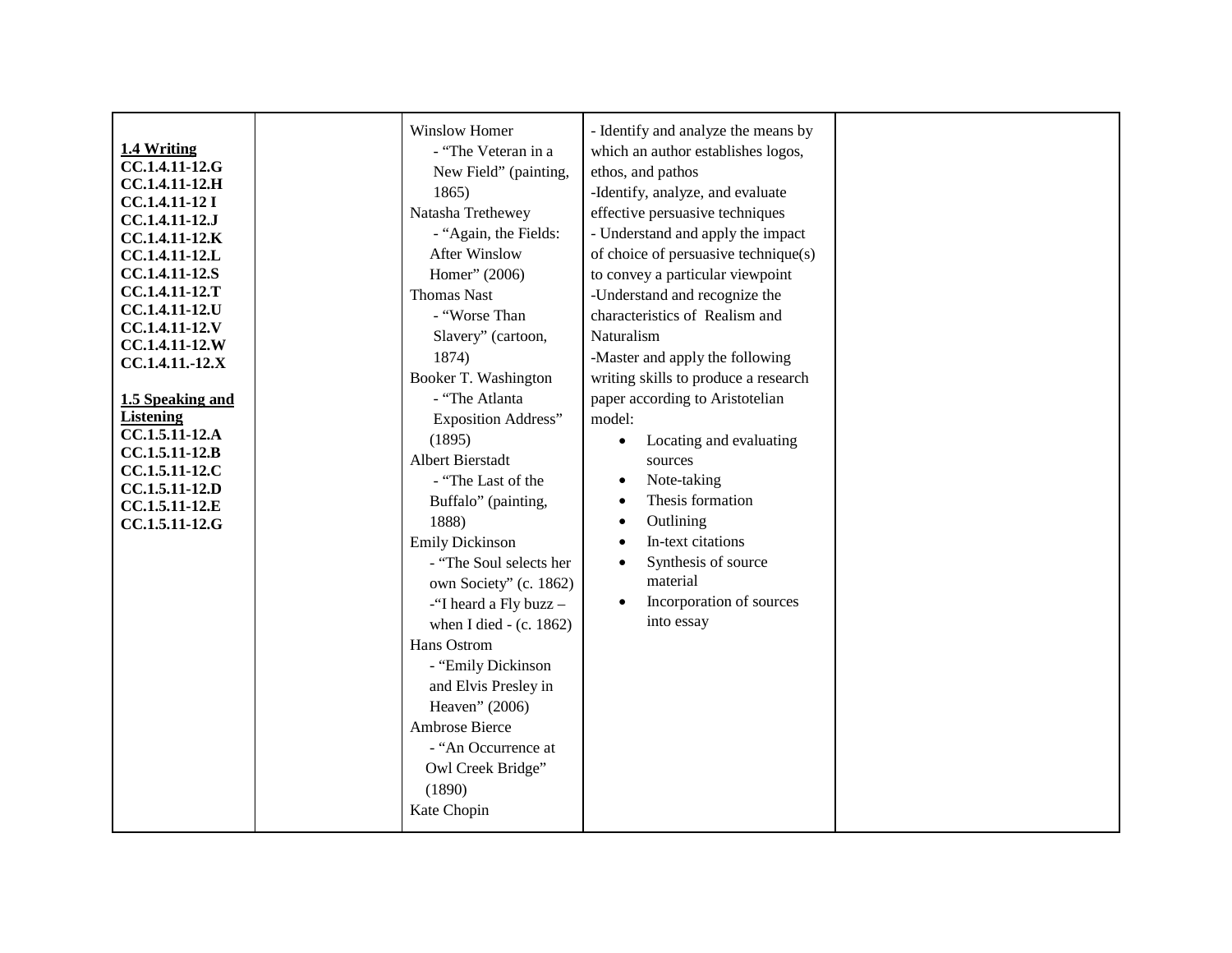|  | - "The Story of an<br>Hour" (1894)<br><b>Stephen Crane</b><br>- "The Open Boat"<br>E.A. Robinson<br>- "Richard Cory"<br>(1897) |
|--|--------------------------------------------------------------------------------------------------------------------------------|
|--|--------------------------------------------------------------------------------------------------------------------------------|

**Time Frame: 4th Marking Period**

| <b>COMMON CORE</b><br><b>STANDARDS</b>                                                 | PA<br><b>CORE</b><br><b>STANDARDS</b>                             | <b>CONTENT RESOURCES</b>                                                                                                                             | <b>CONTENT/</b><br><b>THEME</b>                                                | <b>ASSESSMENTS</b>                                 |
|----------------------------------------------------------------------------------------|-------------------------------------------------------------------|------------------------------------------------------------------------------------------------------------------------------------------------------|--------------------------------------------------------------------------------|----------------------------------------------------|
|                                                                                        | See appendix for<br>specific language<br>of PA Core<br>Standards. | The following texts may<br>be used to address and<br>achieve the content,<br>common core standards,<br>and core goals/skills<br>throughout the unit: |                                                                                |                                                    |
| 1.2 Reading<br><b>Informational</b><br><b>Text</b><br>CC.1.2.11-12.J<br>CC.1.2.11-12.K |                                                                   | Teacher-generated lists of<br>advanced vocabulary                                                                                                    | <b>Vocabulary</b><br>.Word acquisition and usage<br>• Multiple meaning / roots | Assessments may include but are not<br>limited to: |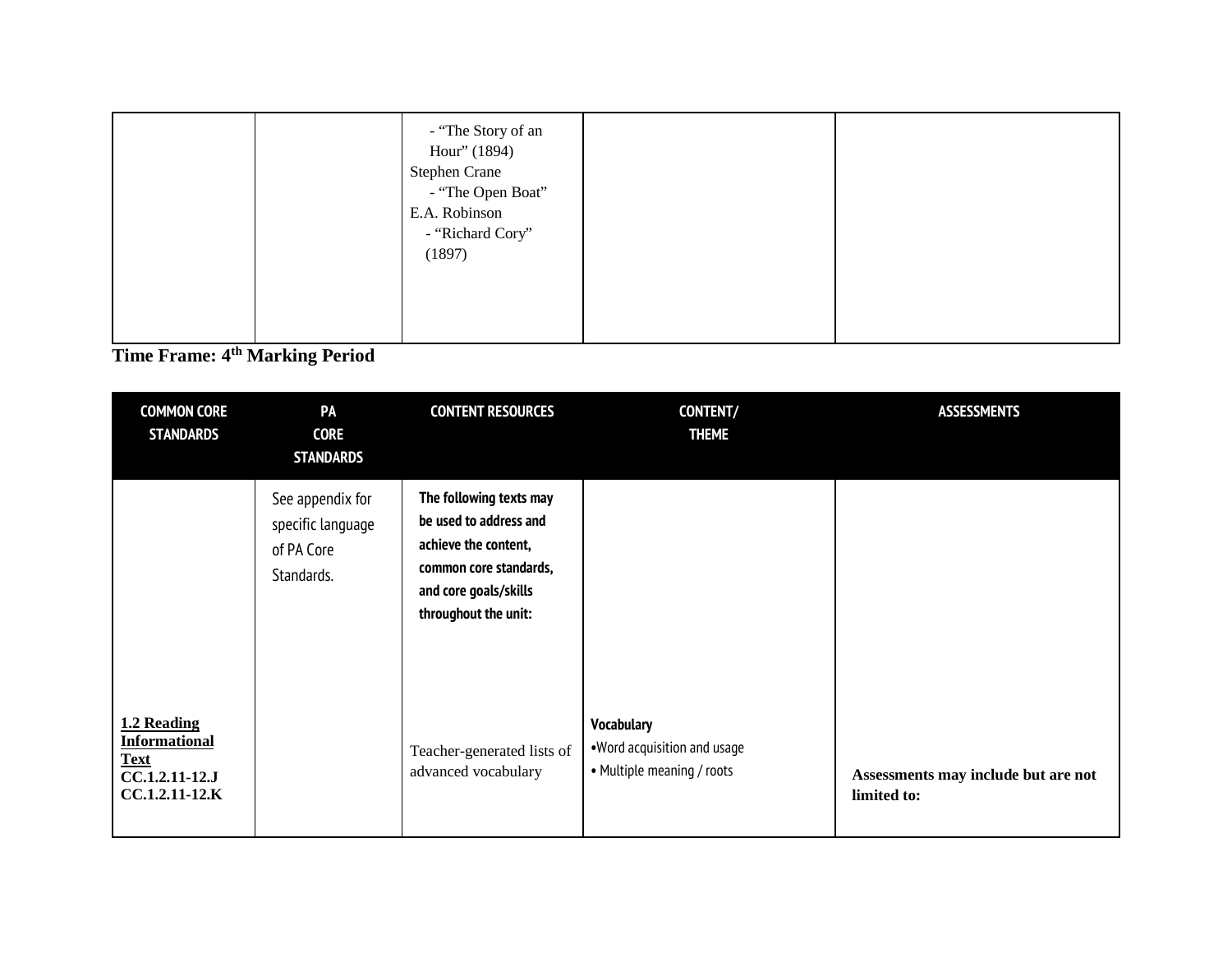| 1.3 Reading<br><b>Literature</b><br>$\overline{CC}.1.3.11-12.1$<br>CC.1.3.11-12.J                                                                                                                                                                                                                                                                                                                                                                                                                                                                                                 | Teacher-generated lists of<br>AP-recommended literary<br>and rhetorical terms                                                                                                                                                                                                                                                                                                                                  |                                                                                                                                                                                                                                                                                                                                                                                                                                                                                                                                                                                                                                                                                                                                                                                                                                                                             | Objective tests<br>$\bullet$<br>Sentence-writing<br>Use in daily discussions<br>$\bullet$                                                                                                                                                                                                                                                                                                                                                               |
|-----------------------------------------------------------------------------------------------------------------------------------------------------------------------------------------------------------------------------------------------------------------------------------------------------------------------------------------------------------------------------------------------------------------------------------------------------------------------------------------------------------------------------------------------------------------------------------|----------------------------------------------------------------------------------------------------------------------------------------------------------------------------------------------------------------------------------------------------------------------------------------------------------------------------------------------------------------------------------------------------------------|-----------------------------------------------------------------------------------------------------------------------------------------------------------------------------------------------------------------------------------------------------------------------------------------------------------------------------------------------------------------------------------------------------------------------------------------------------------------------------------------------------------------------------------------------------------------------------------------------------------------------------------------------------------------------------------------------------------------------------------------------------------------------------------------------------------------------------------------------------------------------------|---------------------------------------------------------------------------------------------------------------------------------------------------------------------------------------------------------------------------------------------------------------------------------------------------------------------------------------------------------------------------------------------------------------------------------------------------------|
| 1.2 Reading<br><b>Informational</b><br><b>Text</b><br>CC.1.2.11-12.A<br>CC.1.2.11-12.B<br>CC.1.2.11-12.C<br>CC1.2.11-12.D<br>CC.1.2.11-12.E<br>CC.1.2.11-12.F<br>CC.1.2.11-12.H<br>CC.1.2.11-12.I<br>CC.1.2.11-12.J<br>CC.1.2.11-12.K<br>CC.1.2.11-12.L<br>1.3 Reading<br>Literature<br>CC.1.3.11-12.A<br>CC.1.3.11-12.B<br>CC.1.3.11-12.C<br>CC.1.3.11-12.D<br>CC.1.3.11-12.E<br>CC.1.3.11-12.F<br>CC.1.3.11-12.H<br>CC.1.3.11-12.I<br>CC.1.3.11-12.J<br>CC.1.3.11-12.K<br>1.4 Writing<br>CC.1.4.11-12.A<br>CC.1.4.11-12.B<br>CC.1.4.11-12.C<br>CC.1.4.11-12.D<br>CC.1.4.11-12.E | The Elements of Style by<br><b>Strunk and White</b><br>MLA Handbook for the<br>Writers of Research<br>Papers<br>The Lively Art of<br>Writing by Lucile<br>Vaughan Payne<br>The Great Gatsby by F.<br>Scott Fitzgerald<br>The Catcher in the Rye<br>by J. D. Salinger<br>English department-<br>generated list of lit circle<br>options<br>Conversations in<br>American Literature by<br>Aufses, Shea, Scanlon, | Unit Six: A Leader in the Modern<br>World: 1913 - 1945<br>Literary Genres - Fiction,<br>Nonfiction<br>Literary Elements – in addition to<br>previous, frame narrative, imagism,<br>modernism, Harlem Renaissance,<br>titular character, reader-response<br>Literary Devices - in addition to<br>previous, motif, simile, metaphor<br>-Identify, compare, interpret, and<br>evaluate literary devices<br>-Interpret, compare, describe,<br>analyze and evaluate poetic devices<br>-Identify and assess means to<br>establish tone to affect mood<br>-Apply SOAPS strategy<br>-Analyze the impact of culture and<br>beliefs on writing practices and<br>content<br>- Identify and analyze the means by<br>which an author establishes logos,<br>ethos, and pathos<br>-Identify, analyze, and evaluate<br>effective persuasive techniques<br>- Understand and apply the impact | Assessments may include but are not<br>limited to:<br>Practice AP multiple choice<br>$\bullet$<br>questions<br>Short answer(s)<br>$\bullet$<br>AP prompt practice<br>$\bullet$<br>Group work and presentations<br>$\bullet$<br>Individual oral presentation<br>$\bullet$<br>Lit Circle participation<br>Individual projects to be<br>$\bullet$<br>determined by instructor<br>Writing will focus on practice and<br>preparation for the AP test in May. |